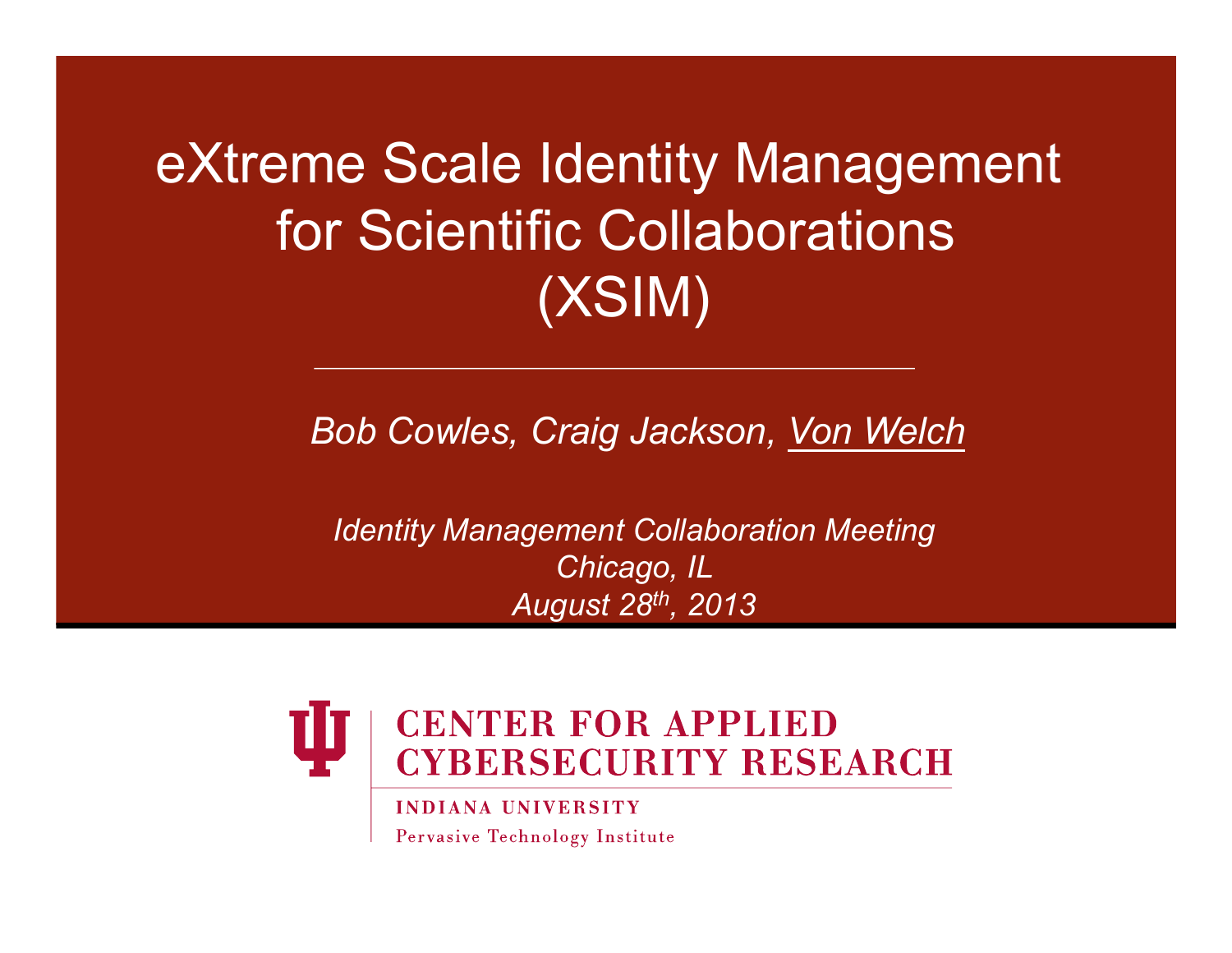# **The VO's impact on IdM**

The VO has proven itself as the key way of allowing largescale science collaborations.

However, there is great variance in how IdM for VOs is implemented.

> Muon Solenoid

> > KBase

DOE Systems Biology Knowledgebase



Pervasive Technology Institute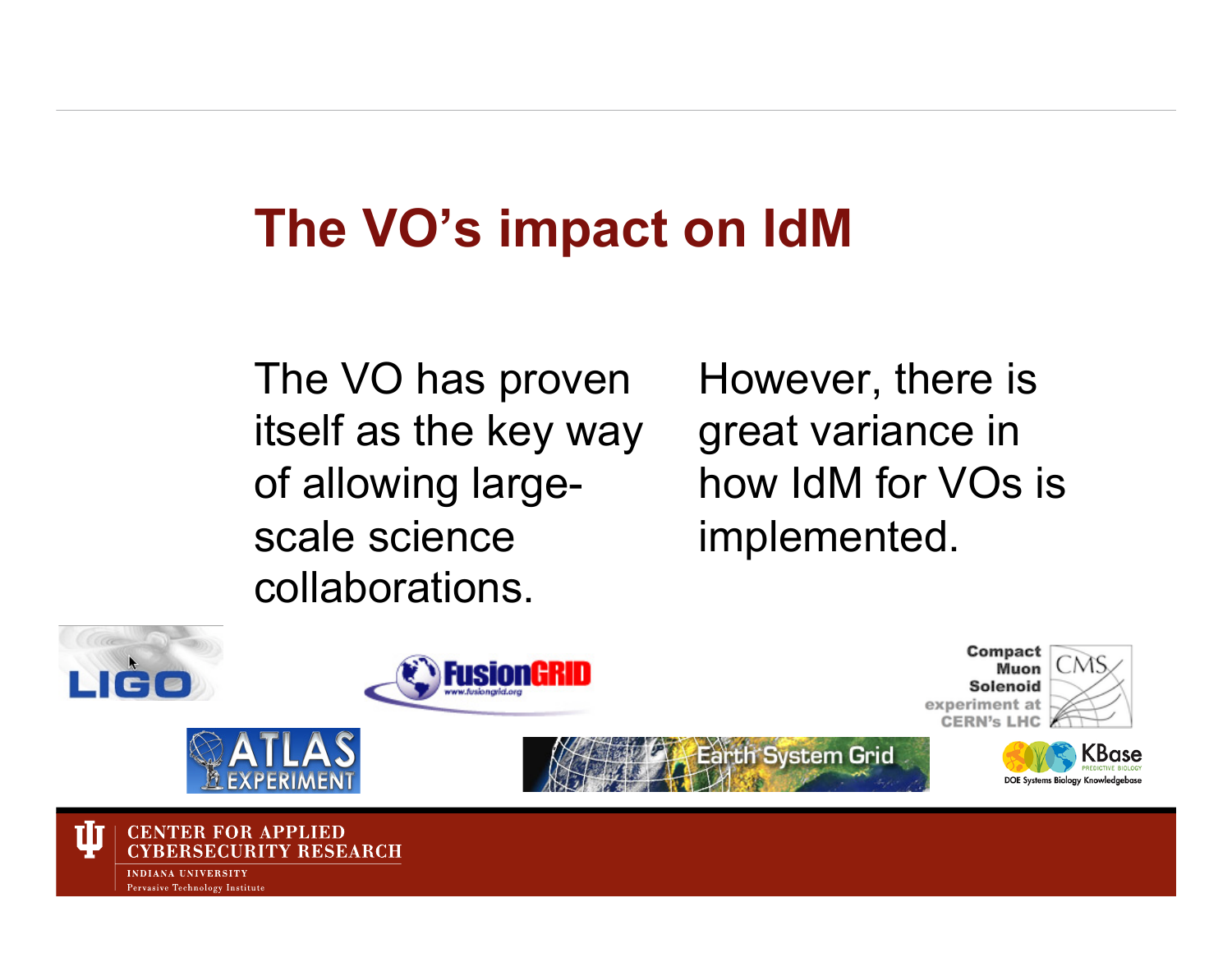### **XSIM Goal**

#### Understand how IdM has been deployed to support VOs over the past 15 years.

Glide-ins, science gateways, community accounts, etc.

#### Understand why we did what we did.

#### Organize that information to guide us into the future.

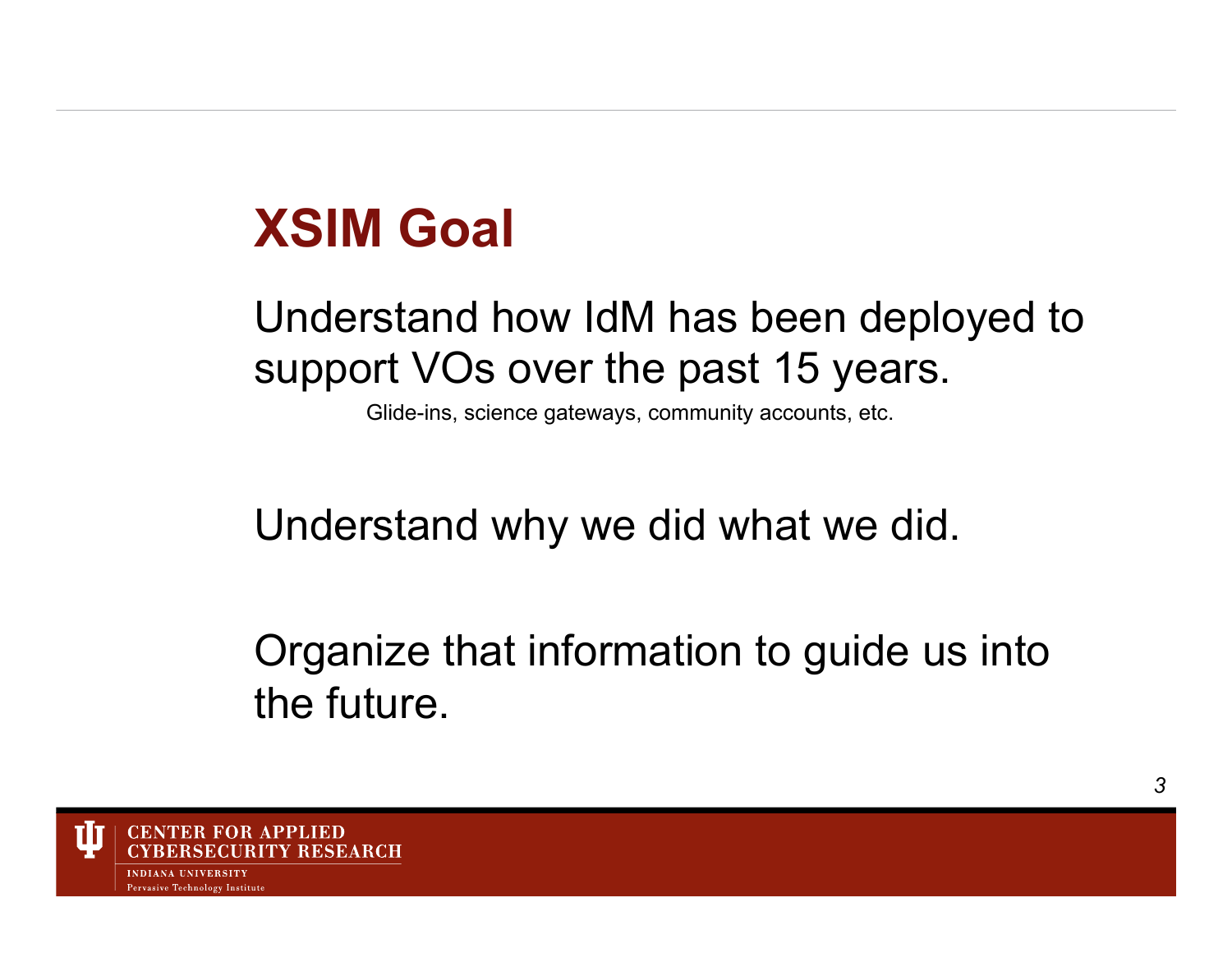# **XSIM Approach**

Analyze implementations – semi-structured interviews and literature study of the different VO IdM approaches.

Discern and describe the different relationships between VOs and their resource providers.

Derive a model for an evolutionary step in IdM that describes trust relationships between collaborations, resource providers and users, and when different relationships make sense.

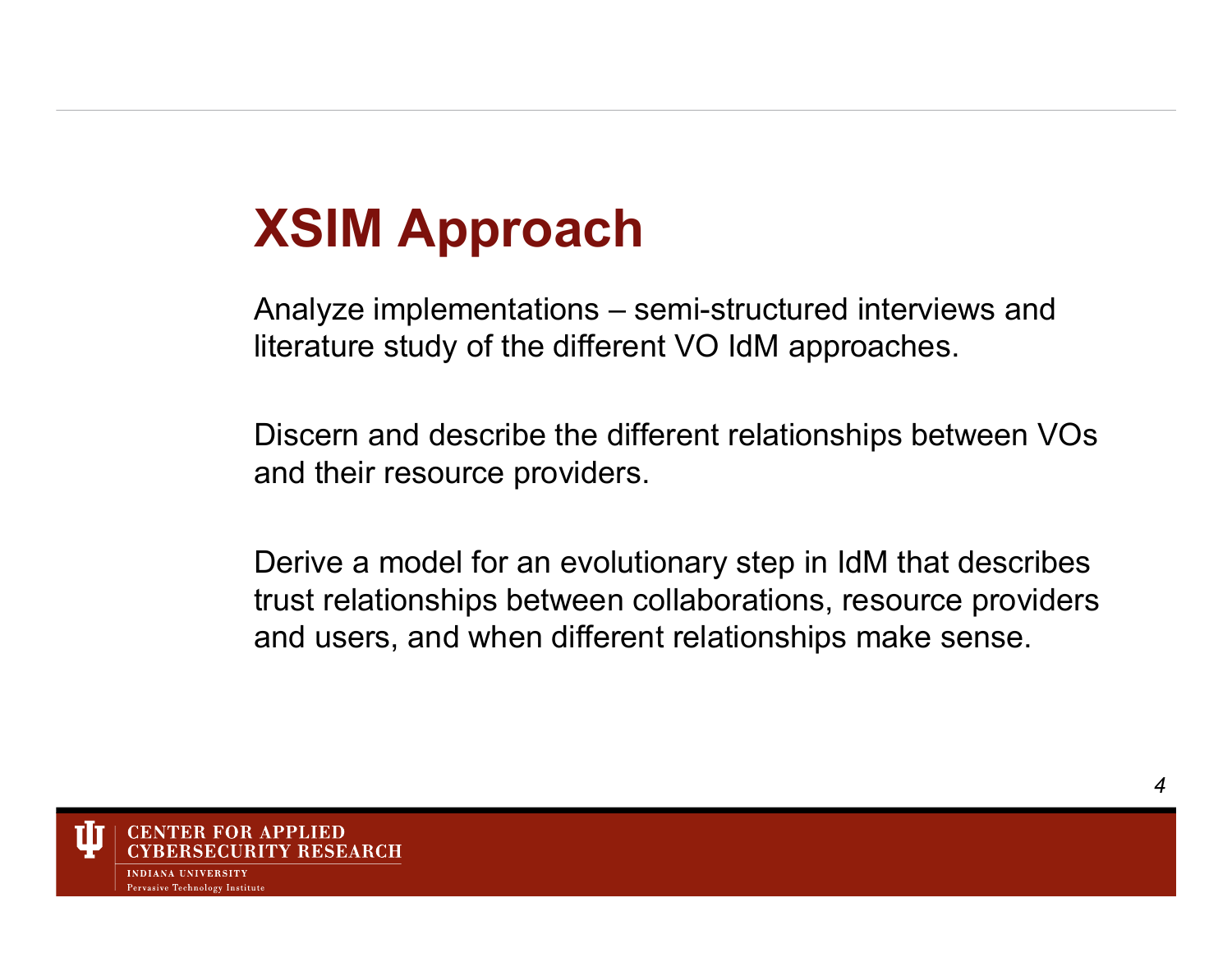# **Model Basis: VO IdM Lifecycle**

- Enrollment
- Provisioning
- Request
- Usage
- Incident Management
- De-provisioning

Each lifecycle stage has a small number of possible VO/RP interactions.

First exposure of userspecific information is a big one.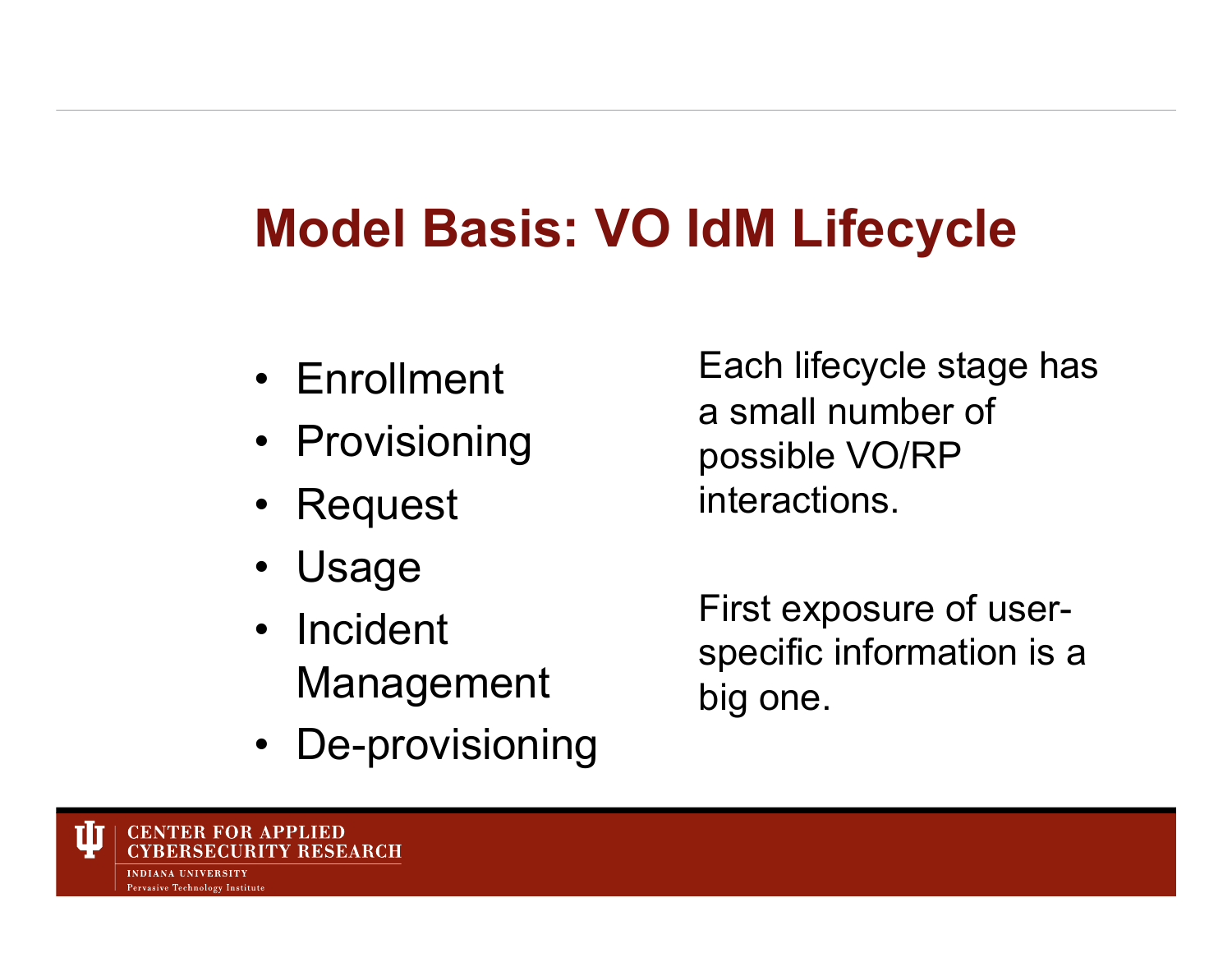#### **TABLE II.** INTERVIEW RESULTS CAST INTO OUR VIRTUAL ORGANIZATION IDENTITY MANAGEMENT MODEL

| <b>Context</b>                         |                 |                   | <b>VO IdM Model Parameters</b>                       |                   |                     |                |                   |                                    |
|----------------------------------------|-----------------|-------------------|------------------------------------------------------|-------------------|---------------------|----------------|-------------------|------------------------------------|
| <b>Relationship</b>                    | <b>Resource</b> | Type of<br>Access | When is IdM<br><i>information</i><br>provided to RP? | <b>Enrollment</b> | <b>Provisioning</b> | <b>Request</b> | Usage             | <b>Incident</b><br><b>Handling</b> |
| &<br><b>ATLAS</b><br>Brookhaven        | Batch           | Arbitrary<br>exec | IR                                                   | <b>VO</b>         | Group               | VO             | VO<br>Group       | RP                                 |
| &<br><b>ATLAS</b><br><b>Brookhaven</b> | Wiki            | Web               | Provisioning                                         | VO                | User                | User           | Known<br>Isolated | RP                                 |
| &<br><b>ATLAS</b><br>Brookhaven        | <b>CVS</b>      | Shell             | Provisioning                                         | VO                | User                | User           | Known<br>Isolated | RP                                 |
| &<br><b>ATLAS</b><br>AGLT2             | Batch           | Arbitrary<br>exec | IR                                                   | VO.               | Group               | VO             | VO<br>Group       | From VO                            |
| &.<br>various<br>Brookhaven            | <b>Batch</b>    | Arbitrary<br>exec | Never                                                | <b>VO</b>         | Group               | VO             | VO<br>Group       | <b>Blacklist VO</b>                |
| &<br>Alice<br>Brookhaven               | Batch           | Arbitrary<br>exec | IR                                                   | VO                | Group               | <b>VO</b>      | vo<br>Group       | VO                                 |
| &<br><b>CMS</b><br>Fermilab            | Batch           | Arbitrary<br>exec | Request                                              | <b>VO</b>         | Pool                | <b>VO</b>      | VO<br>Isolated    | RP                                 |
| &.<br><b>CMS</b><br>Fermilab           | <b>News</b>     | Web               | Request                                              | VO                | User                | User           | Known<br>Isolated | RP                                 |

*…for 14 different VO-RP relationships.* 

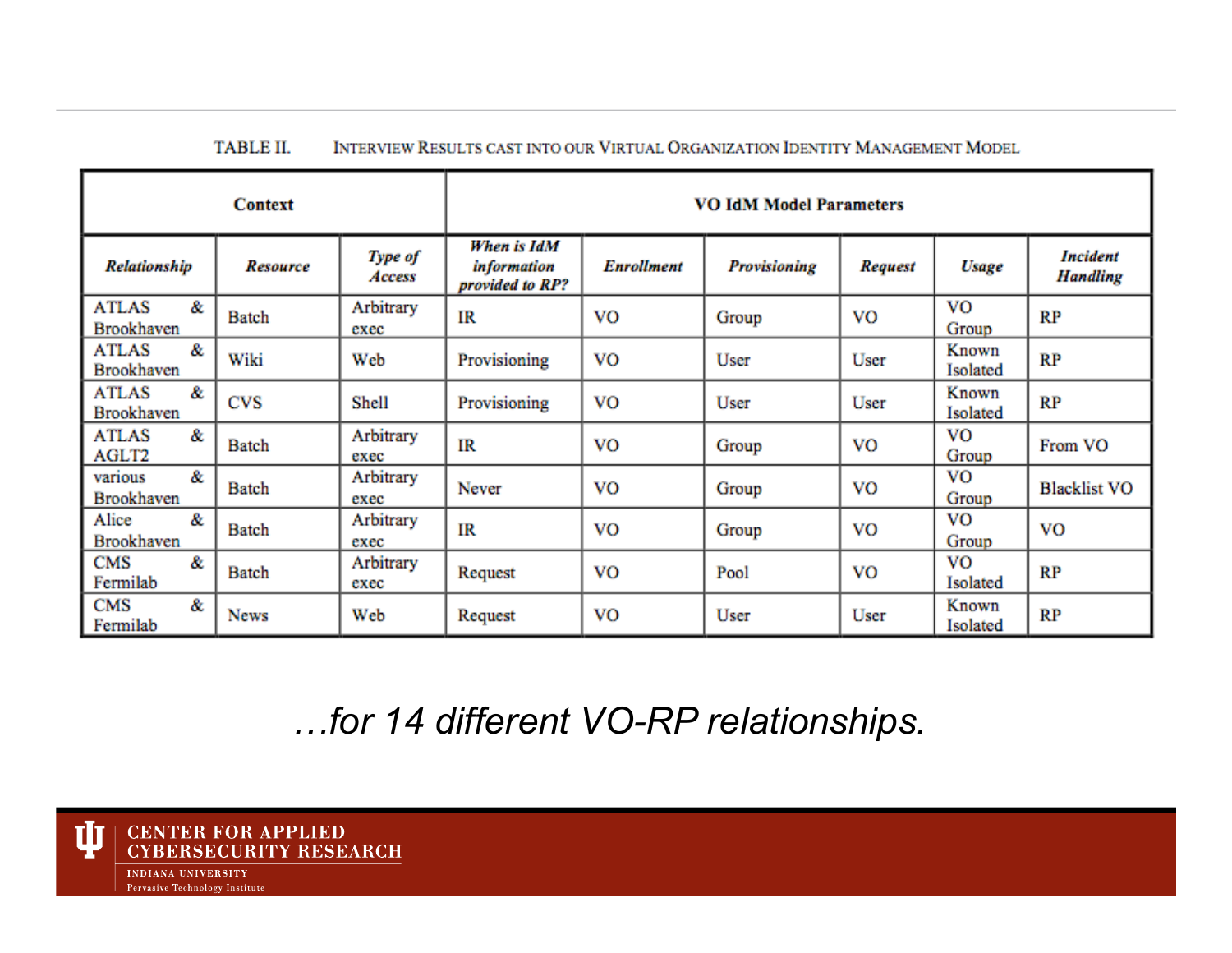## **Future work**

- Apply the model in practice and evolve it from descriptive to providing guidance.
- Fully understand the trust implications of the model.
- Examine different types of RPs commercial clouds, HPC – to stretch model.